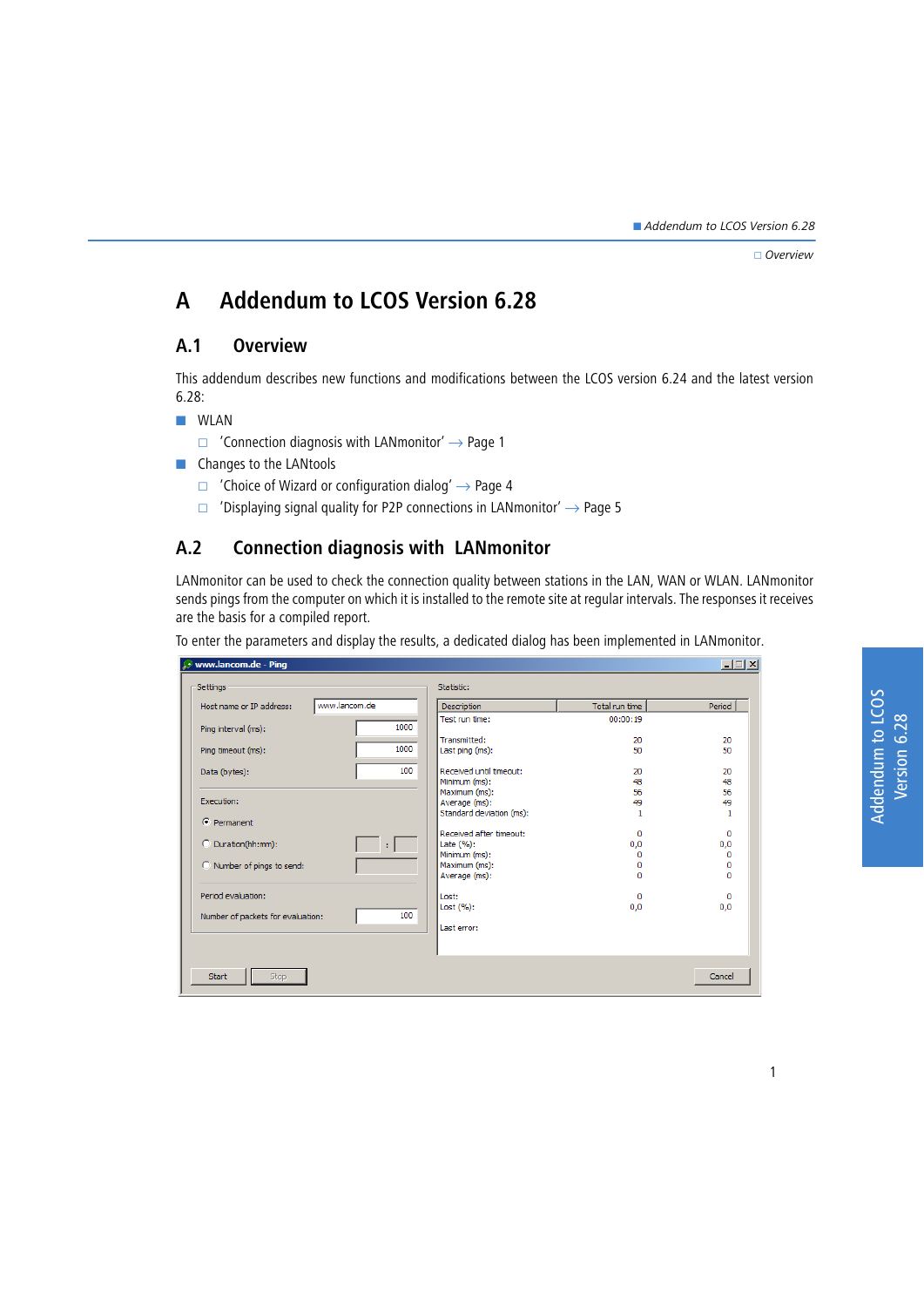#### $\Box$  Connection diagnosis with LANmonitor

| <b>Configuration tool</b> | Call                                                 |
|---------------------------|------------------------------------------------------|
| LANmonitor                | Device Ping<br>Tools Ping<br>or via the context menu |

#### **Configuring Ping execution**

#### **Host name or IP address**

The remote station which is to be queried by Ping is entered here. The following information can be entered for all of the different network devices (servers, clients, routers, printers, etc.) which can be reached via LAN, WAN or WLAN.

- $\Box$  IP address
- $\Box$  URL, e.g. 'www.lancom-systems.com' (without defining the protocol)
- $\Box$  Name of the remote site

 If a device is selected when the Ping dialog is opened with **Device Ping...** or via the context menu in LANmonitor, then the IP address of this device is assumed to be the remote site.

#### **Ping interval**

The time interval between two consecutive pings in [ms].

- $\Box$  Default: 1000 ms
- $\Box$  Minimum value: 20 ms



 The interval between two pings cannot be less than the packet transmission time, i.e. before sending a ping, the previous ping must have been answered or the ping timeout must have expired.

#### **Ping timeout**

The time waited for the response to a ping to arrive [ms]. If this time expires and no response was received then the ping is assumed to be lost.

- $\Box$  Default: 1000 ms
- $\Box$  Minimum value: 20 ms

#### -**Data**

The size of a ping packet [bytes]. A "ping" is an ICMP packet which is generally transmitted without any content, i.e. it is just a header. To increase the load of the packets used for testing a connection, a payload can be created artificially. The overall packet size then consists of an IP header (20 bytes), an ICMP header (8 bytes) and the payload.

 $\Box$  Default: 0 byte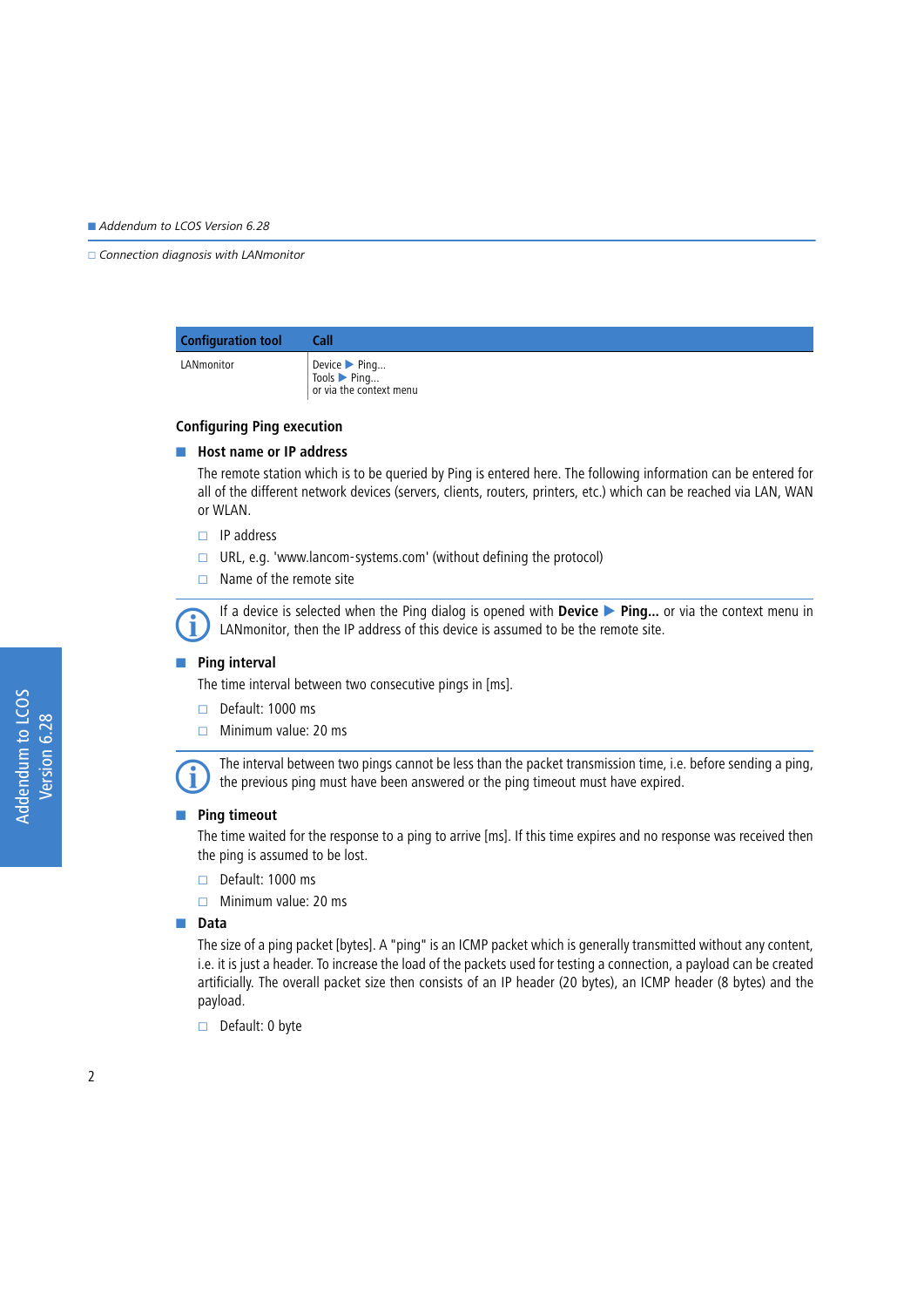$\Box$  Connection diagnosis with LANmonitor

 $\Box$  Maximum value: 65500 byte

The packets will be fragmented if the payload of the ICMP packets exceeds the maximum IP packet size.

### **Execution**

Repeat mode for the ping command.

- Permanent: Pings are continually transmitted until the button **Stop** or **Pause** is pressed.
- Duration: Pings will be sent over the defined time period (in hours and minutes) and then stops automatically.
- $\Box$  Number of pings to send: The defined number of packets is sent [max. 999999] and then stops automatically.
- $\Box$  Period evaluation: The evaluation can be made for the number of relevant packets, as defined [max. 999999].

#### **Evaluation**

The right-hand portion of the Ping dialog displays the results of the ping test. The first column shows the sum values over the entire test; the second column shows only the values collected over the evaluation period, i.e. the sum of the most recent packets. Unanswered pings are not included in the evaluation.

The period evaluation considers only the pings sent during the defined period.

The following information is displayed for evaluation:

#### **Test run time**

 $\Box$  The total run time [hr./ min./ sec.]

#### $\blacksquare$  Transmitted

- $\Box$  Total number of pings sent
- $\Box$  Run time of the last ping [ms]

#### **Received until timeout**

- $\Box$  The number of pings answered in the timeout period
- $\Box$  Minimum runtime
- $\Box$  Maximum runtime
- □ Average
- $\Box$  Standard deviation from the mean run time

#### **Received after timeout**

- $\Box$  The number of pings answered after the timeout period
- $\Box$  Late packets as a proportion of the total number
- $\Box$  Minimum runtime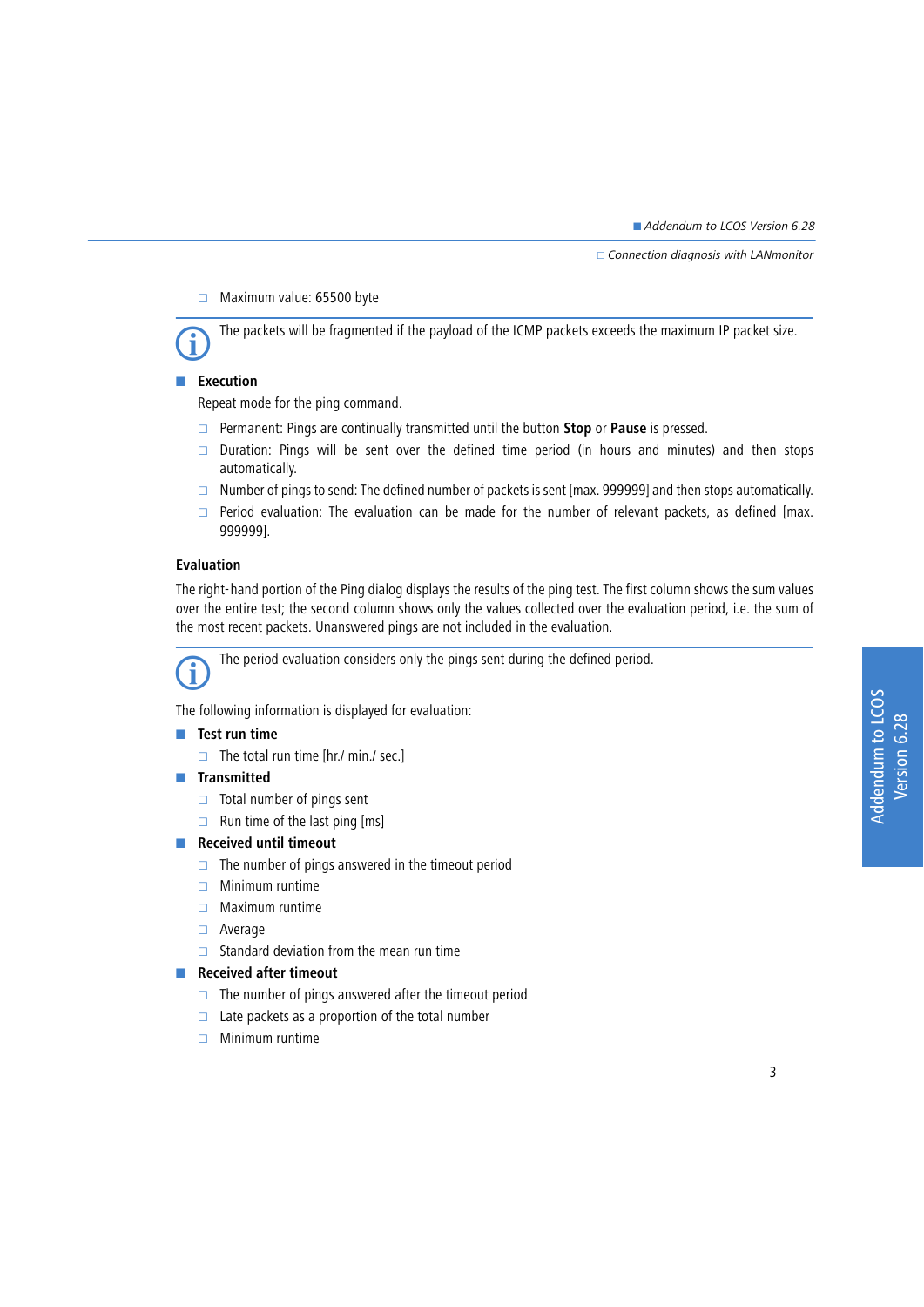□ Choice of Wizard or configuration dialog

- $\Box$  Maximum runtime
- Average

- **Lost**

- $\Box$  The number of lost packets
- $\Box$  Lost packets as a proportion of the total number

# <span id="page-3-0"></span>**A.3 Choice of Wizard or configuration dialog**

You can define how LANconfig reacts when an entry in the list of devices is double-clicked, i.e. whether a Setup Wizard or the dialog for manually editing the configuration appears.

| <b>Options</b>                                                    |  |  |
|-------------------------------------------------------------------|--|--|
| General Startup Communication Extras                              |  |  |
| Set up new devices                                                |  |  |
| Iv Launch Setup Wizard when a new<br>unconfigured device is found |  |  |
| <b>Edit Configuration</b>                                         |  |  |
| C Use Wizard as standard<br>辍                                     |  |  |
| Edit manually as standard                                         |  |  |

The standard behavior of LANconfig can be set in the dialog **Tools Options** on the 'Extras' tab.

| <b>Configuration tool</b> | Call                                                          |
|---------------------------|---------------------------------------------------------------|
| LANconfig                 | $\log$ Tools $\triangleright$ Options $\triangleright$ Extras |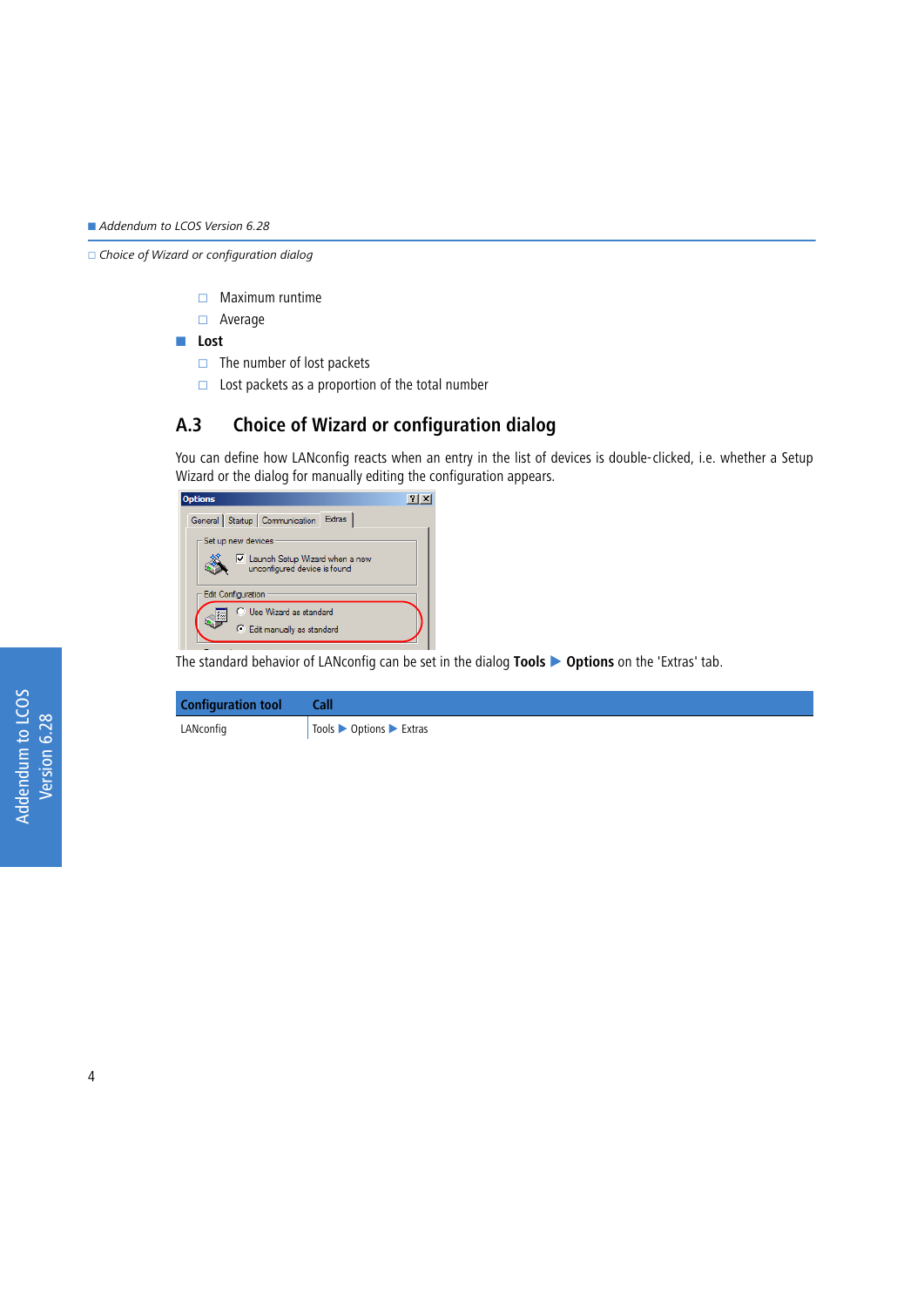### **Example 1** Editing the configuration

 $\Box$  Use Wizard as standard: Double-clicking on a device entry in LANconfig will open up a dialog offering a choice of Wizards. As an alternative, the option 'Manually edit the configuration' can be selected here.



Edit manually as standard: Double-clicking on a device entry in LANconfig will open up a dialog for editing the configuration manually.

# <span id="page-4-0"></span>**A.4 Displaying signal quality for P2P connections in LANmonitor**

The precise alignment of the antennas is of considerable importance to signal quality when establishing a P2P path. To help find the best possible alignment for the antennas, LANmonitor can display the current signal quality over a P2P connection.

The connection-quality display is opened with the context menu in LANmonitor. A click with the right-hand mouse key on the 'Point-to-point' entry prompts the command 'Adjusting Point-to-Point WLAN Antennas'

| <b>EQ</b> LANmonitor                                                      | $-12X$            |  |
|---------------------------------------------------------------------------|-------------------|--|
| Device View Tools Help<br>File                                            |                   |  |
| 음    응   후    (후    (후   <br>S<br>結結<br>黑<br>ाञ<br>500                    | LANCOM<br>Systems |  |
| LANCOM 1811 Wireless DSL<br>l۵o                                           |                   |  |
| <b>T</b> WAN connections: None<br>由                                       |                   |  |
| <b>%</b> Wireless LAN<br>Ė                                                |                   |  |
| Set Network 1: bridgecom                                                  |                   |  |
| <b>Ellisent</b> Point-to-point                                            |                   |  |
| Adjusting Point-to-Point WLAN Antennas<br><mark>့ရ</mark> ှိ Firewall: Ad |                   |  |
| <b>R</b> System info<br>Refresh                                           |                   |  |
|                                                                           |                   |  |

| <b>Configuration tool</b> | Call                                                                   |
|---------------------------|------------------------------------------------------------------------|
| LANmonitor                | Point-to-point ▶ context menu ▶ Adjusting Point-to-Point WLAN Antennas |